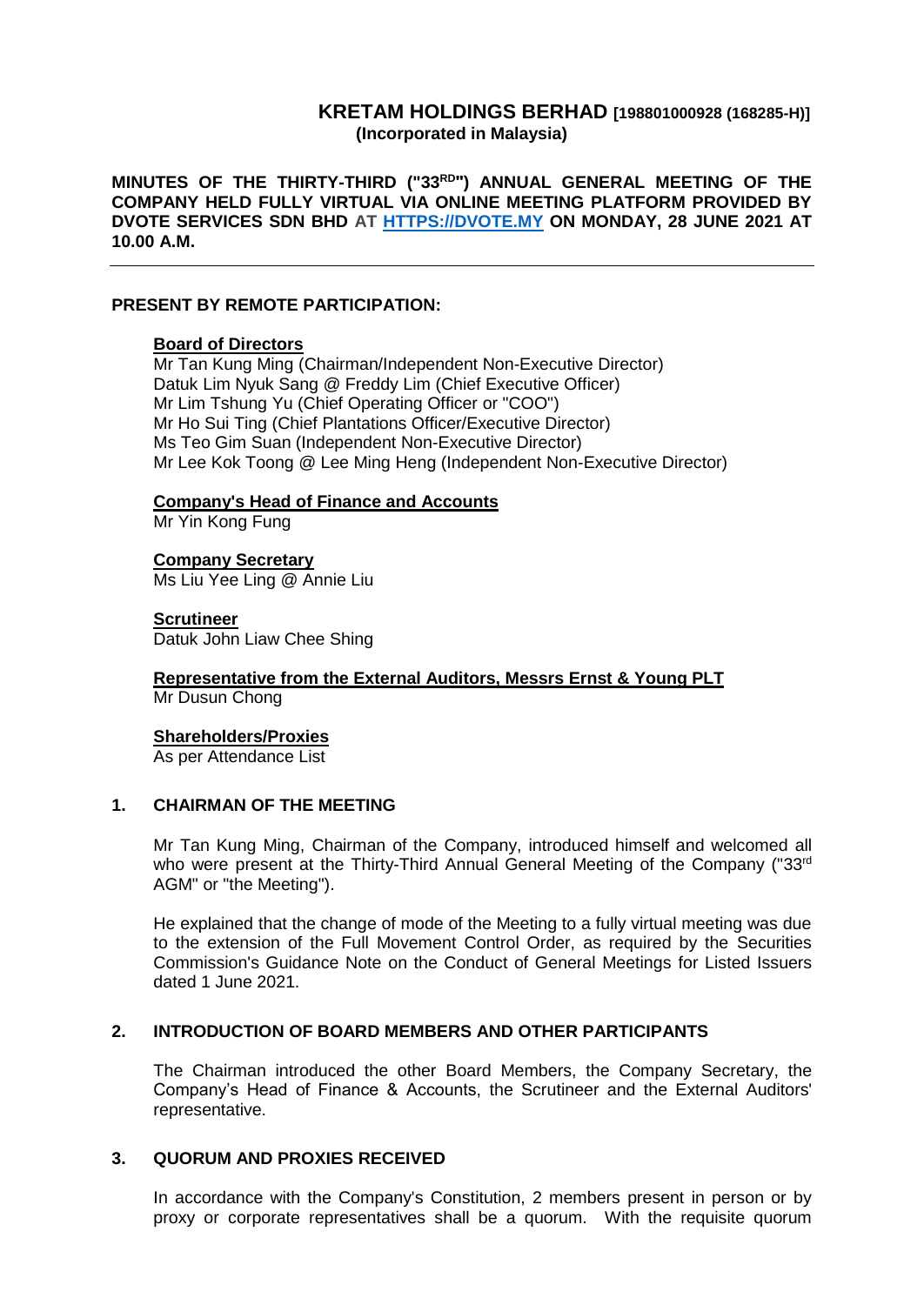present as determined by the number of Shareholders who had logged in at the start of the Meeting, the Chairman called the Meeting to order.

In reply to the Chairman's question, the Company Secretary informed that proxies had been received.

## **4. NOTICE OF THE MEETING**

The Notice of the Meeting, as confirmed by the Company Secretary to the Chairman to be duly and properly despatched to Shareholders on 28 May 2021, was taken as read.

# **5. VOTING PROCEDURES**

The Chairman informed that, pursuant to paragraph 8.29A of Main Market Listing Requirements of Bursa Securities, all the proposed resolutions would be put to vote by poll, where every Shareholder or proxy would have one vote cast for every share held.

Shareholders were informed that Dvote Services Sdn Bhd ("Dvote") had been appointed as the Poll Administrator to conduct the poll by electronic voting and the results of which would be verified by the Scrutineer.

The Chairman further informed that Shareholders and/or proxies who had registered for the Meeting had the right to speak, ask questions via real time submission of typed text(s) and vote via voting facilities provided by Dvote. Voting on the resolutions could be carried out at any time during the Meeting until closure of the voting session.

Dvote's representative was invited to explain the voting procedures and the raising of questions at the Meeting through Dvote platform.

## **6. ONLINE QUESTIONS OF SHAREHOLDERS**

At the Chairman's invitation, the COO addressed questions raised by Shareholders as follows:-

## (a) **Question:**

Mr Chairman, in this difficult Pandemic period, please give Ewallet credits (e.g. Tough&Go) for us loyal minority shareholders voting today. Thank you.

## **Response:**

Shareholders' interest has always been the Company's main interest. A dividend payment was declared a few days ago. In relation to the Shareholder's question, the matter would be looked into.

## (b) **Question:**

How is the impact of FMCO to the company?

## **Response:**

Kretam, being in the plantation industry, has been listed as essential service. So far the impact has been minimised but there were some cost increases mainly due to logistical issues.

## (c) **Question:**

How much is the cost saving for this virtual AGM as compared to the physical one?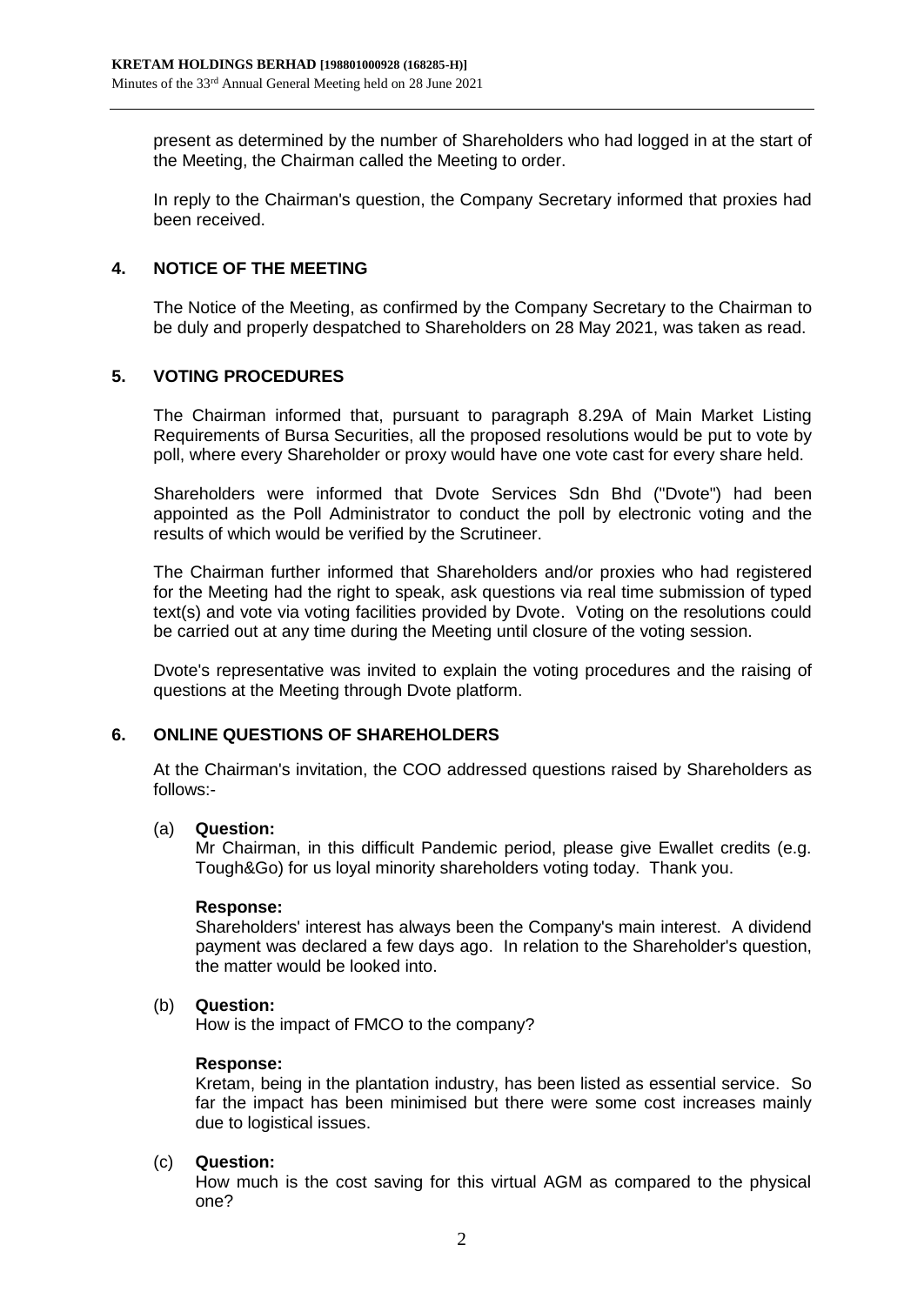### **Response:**

For having to hold this virtual AGM this year, there was no cost saving. In fact, there was increase in costs.

## **7. AUDITED FINANCIAL STATEMENTS AND REPORTS OF DIRECTORS AND AUDITORS**

The Company's Audited Financial Statements for the financial year ended 31 December 2020 together with the Reports of the Directors and Auditors thereon ("AFS and Reports"), tabled for discussion only and did not require Shareholders' approval, were therefore not put to vote.

No questions were received from the Shareholders on the AFS and Reports and were thus deemed duly received by the Shareholders.

# **8. TABLING OF THE PROPOSED RESOLUTIONS**

### **(a) ORDINARY RESOLUTION 1**

### **To Re-elect Mr Tan Kung Ming, Who Retires As A Director By Rotation Pursuant To Article 79 Of The Company's Constitution**

In view of the proposed Ordinary Resolution 1 concerning himself, the Chairman invited the COO to chair this segment of the Agenda.

After tabling the proposed Ordinary Resolution 1, the COO handed over the Chair back to the Chairman.

- **(b) ORDINARY RESOLUTION 2 To Re-elect Ms Teo Gim Suan, Who Retires As A Director By Rotation Pursuant To Article 79 Of The Company's Constitution**
- **(c) ORDINARY RESOLUTION 3 To Re-elect Mr Ho Sui Ting, Who Retires As A Director Pursuant To Article 84 Of The Company's Constitution**
- **(d) ORDINARY RESOLUTION 4 To Approve The Payment Of Directors' Fees Of RM55,000 For The Financial Year Ended 31 December 2020**
- **(e) ORDINARY RESOLUTION 5 To Approve The Payment Of Directors' Remuneration (Excluding Directors' Fees) To The Independent Non-Executive Directors Up To An Amount Of RM200,000 From The Conclusion Of The 33rd AGM To The Next AGM Of The Company**
- **(f) ORDINARY RESOLUTION 6 To Re-appoint Messrs Ernst & Young PLT As Auditors Of The Company And To Authorise The Directors To Fix Their Remuneration**
- **(g) ORDINARY RESOLUTION 7 Mr Tan Kung Ming - Continuation In Office As Independent Non-Executive Director**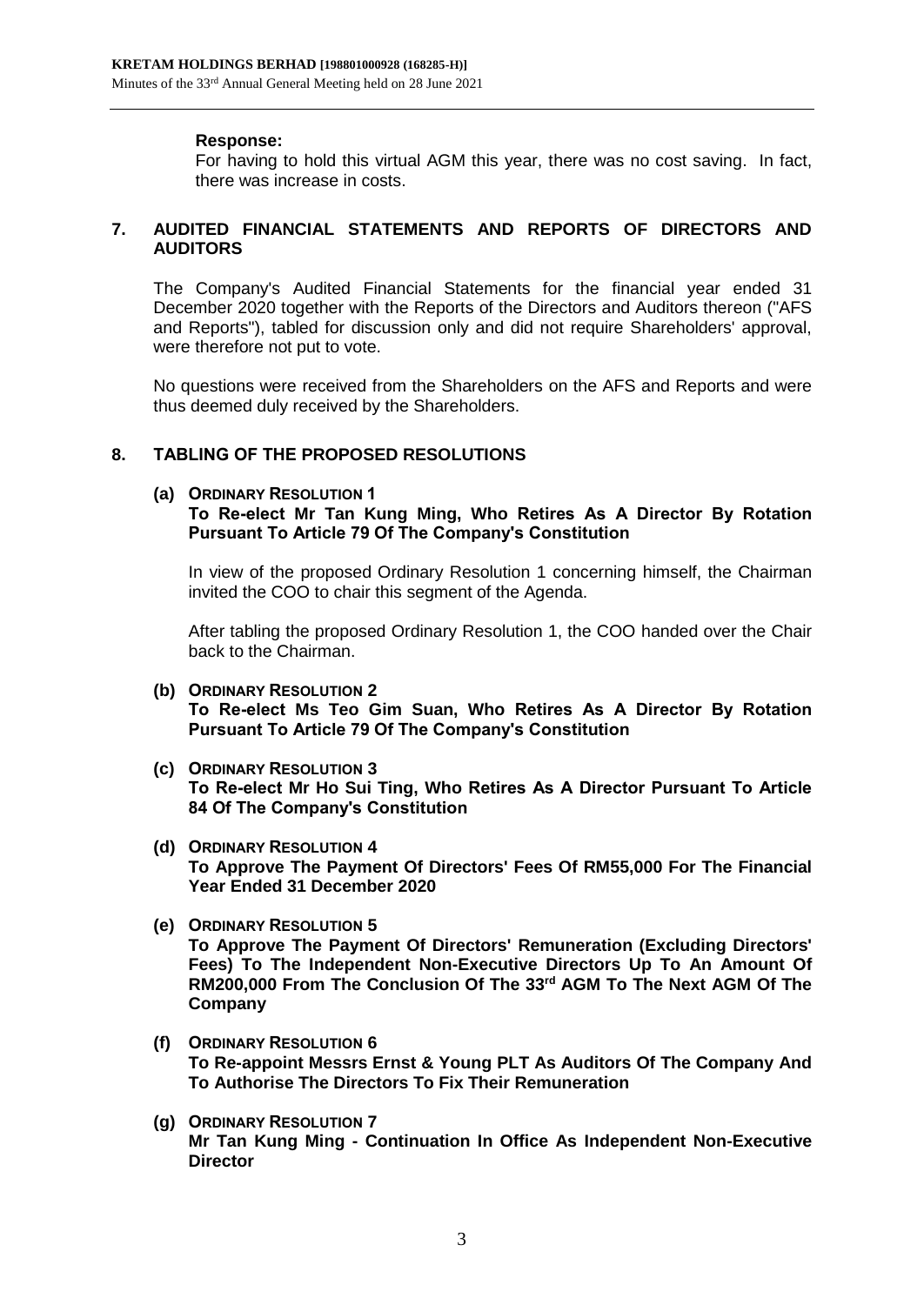As this proposed resolution was also related to him, the Chairman invited the COO to chair this segment of the Agenda.

Upon tabling the proposed Ordinary Resolution 7, the COO informed that a 2-tier voting process would be conducted to seek Shareholders' approval to retain Mr Tan Kung Ming as an Independent Non-Executive Director in accordance with Practice 4.2 of the Malaysian Code on Corporate Governance 2017. He then handed the Chair back to the Chairman.

- **(h) ORDINARY RESOLUTION 8 Ms Teo Gim Suan - Continuation In Office As Independent Non-Executive Director**
- **(i) ORDINARY RESOLUTION 9 Authority For Directors To Issue And Allot Shares Pursuant To Sections 75 & 76 Of The Companies Act 2016**
- **(j) ORDINARY RESOLUTION 10 Proposed Renewal Of Shareholders' Mandate For Recurrent Related Party Transactions Of A Revenue Or Trading Nature**

The Chairman reminded Datuk Lim Nyuk Sang @ Freddy Lim and Mr Ho Sui Ting and persons connected to them holding shares in the Company, to abstain from voting on this proposed resolution.

### **(k) ORDINARY RESOLUTION 11 Proposed Authority For The Purchase By The Company Of Its Own Ordinary Shares**

The Chairman informed that this proposed resolution was to authorise the purchase by the Company of its own ordinary shares of up to 1% of the total number of issued shares of the Company.

## **9. VOTING SESSION**

The Chairman put all the 11 Ordinary Resolutions to vote by poll. He informed that he had been appointed to act as proxy for a number of Shareholders and he would vote in accordance with the instructions given.

The Chairman adjourned the meeting to enable the Poll Administrator and Scrutineer to carry out counting and verification of votes which took about 25 minutes.

## **10. Q & A SESSION - FURTHER ONLINE QUESTIONS OF SHAREHOLDERS**

When the poll results were ready, the meeting resumed with the Q & A Session during which the COO addressed some of the questions raised by Shareholders as follows:-

### (a) **Question:**

May I know, what is the company's future outlook?

### **Response:**

For the Company, CPO prices had been an all-time high this year. With the current trend and if the prices were to maintain, the outlook should be quite optimistic which would be what the Company was expecting.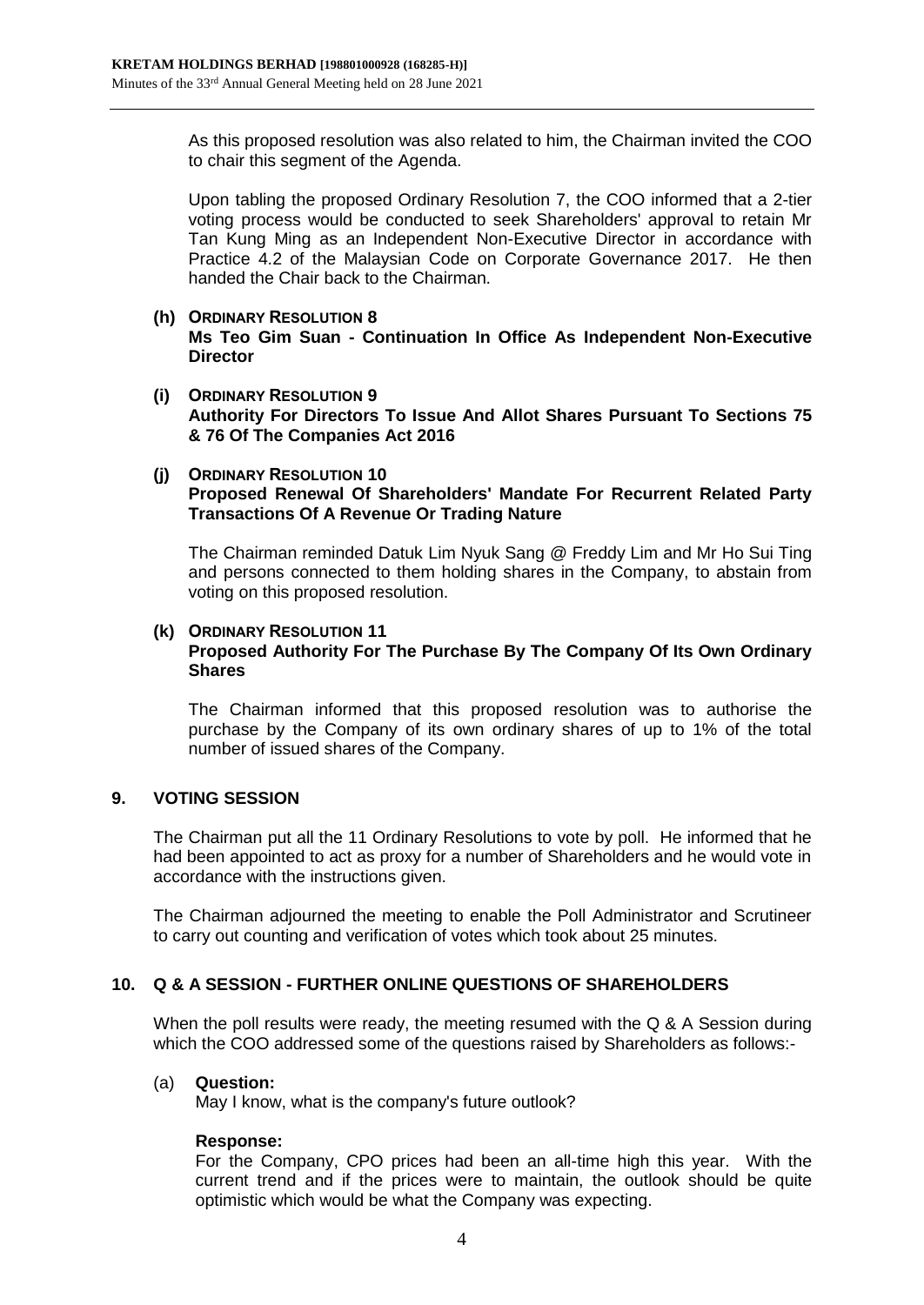## (b) **Questions:**

Will the Board consider giving door gift, such as e-voucher or e-wallet for those that have participated in this AGM? / Please give all participants of this virtual meeting some vouchers, evouchers or ewallet top ups as token of appreciation. Thank you. / Please reward your loyal shareholders for participating in this virtual AGM. Thank you.

### **Response:**

The Board would look into the requests and update those who had attended this virtual AGM.

With all the questions responded to, the Chairman announced the conclusion of the Q&A session.

# **11. DECLARATION OF POLL RESULTS**

The poll results for all the Ordinary Resolutions (as in Appendix 1 attached) were projected on the screen. Based on the poll results verified by the Scrutineer, the Chairman declared that all the resolutions tabled at the Meeting were carried.

## **12. CONCLUSION OF MEETING**

Thanking the Shareholders for their participation, the Chairman declared the Meeting closed at 10.54 a.m.

Confirmed as correct record

Chairman